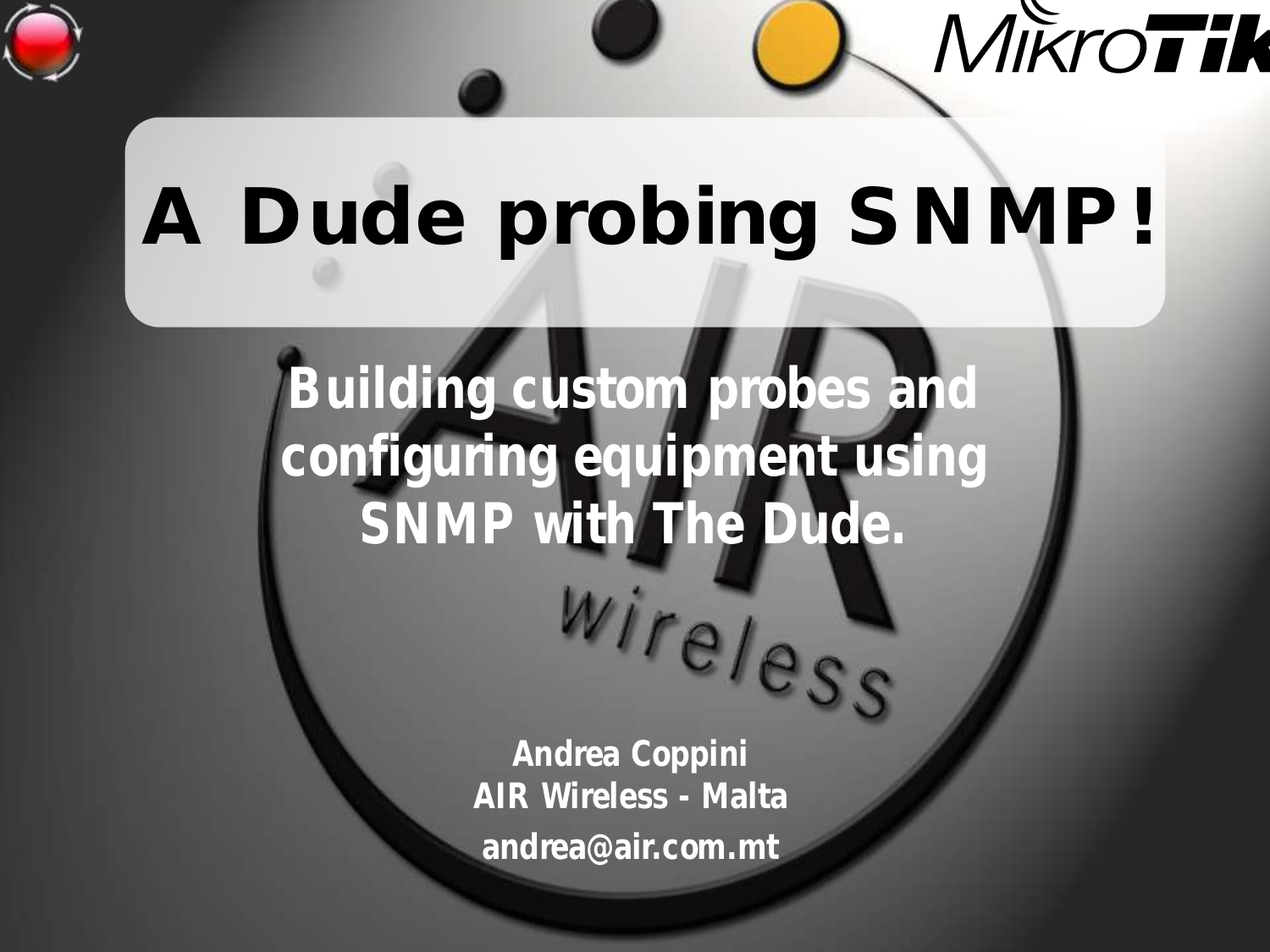## Agenda

- Background
- Overview of SNMP
- Creating custom probes – Demo
- Using SNMP to configure devices – Demo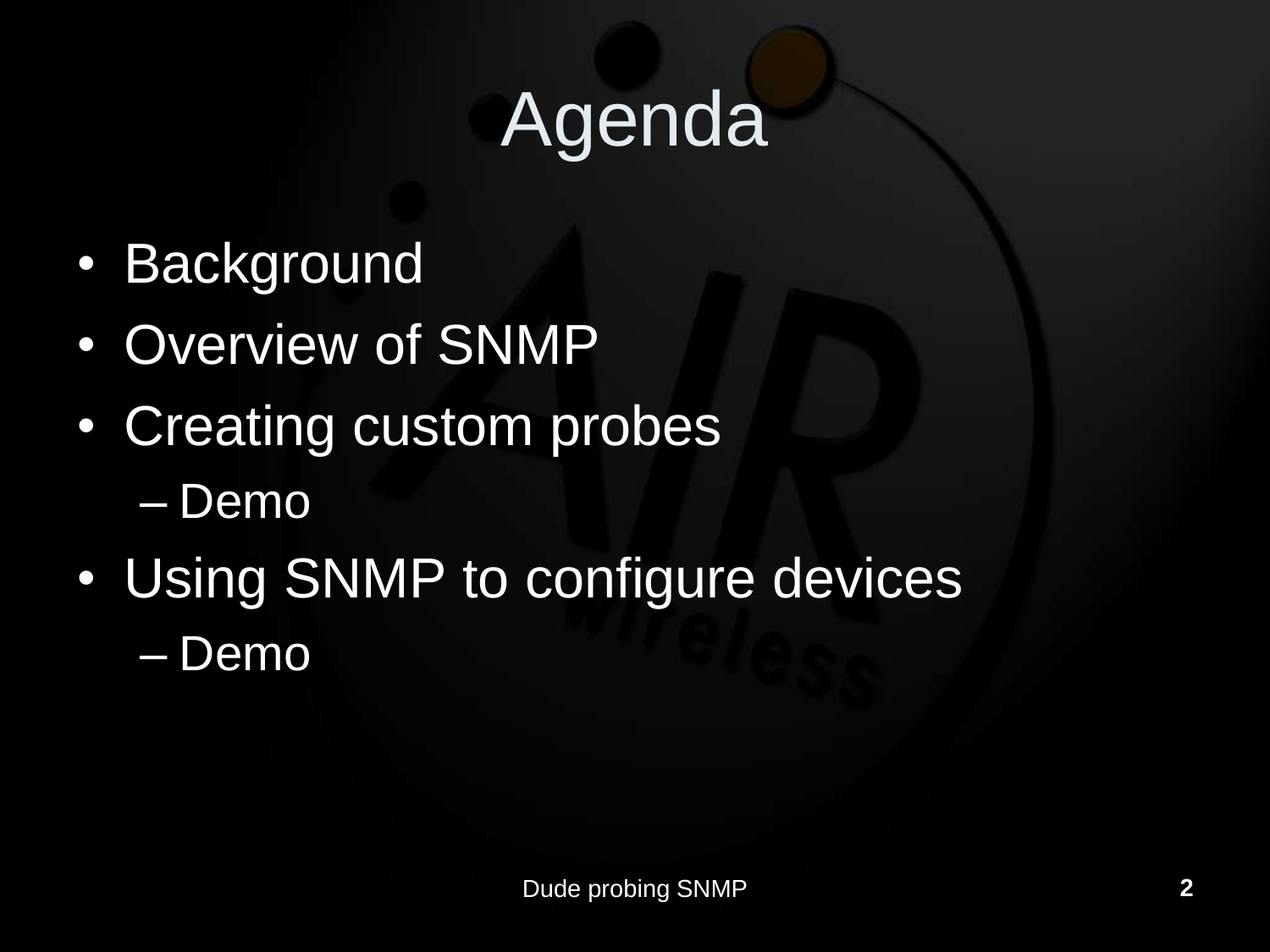# Why?

- 3<sup>rd</sup> Party Hardware
	- The Dude is built with MikroTik RouterOS in mind
	- ... But all networks are heterogenous.
- Values which are not monitored by default
	- Temperature & Humidity in an environment monitor device
	- RouterBOARD Voltage on solar setup

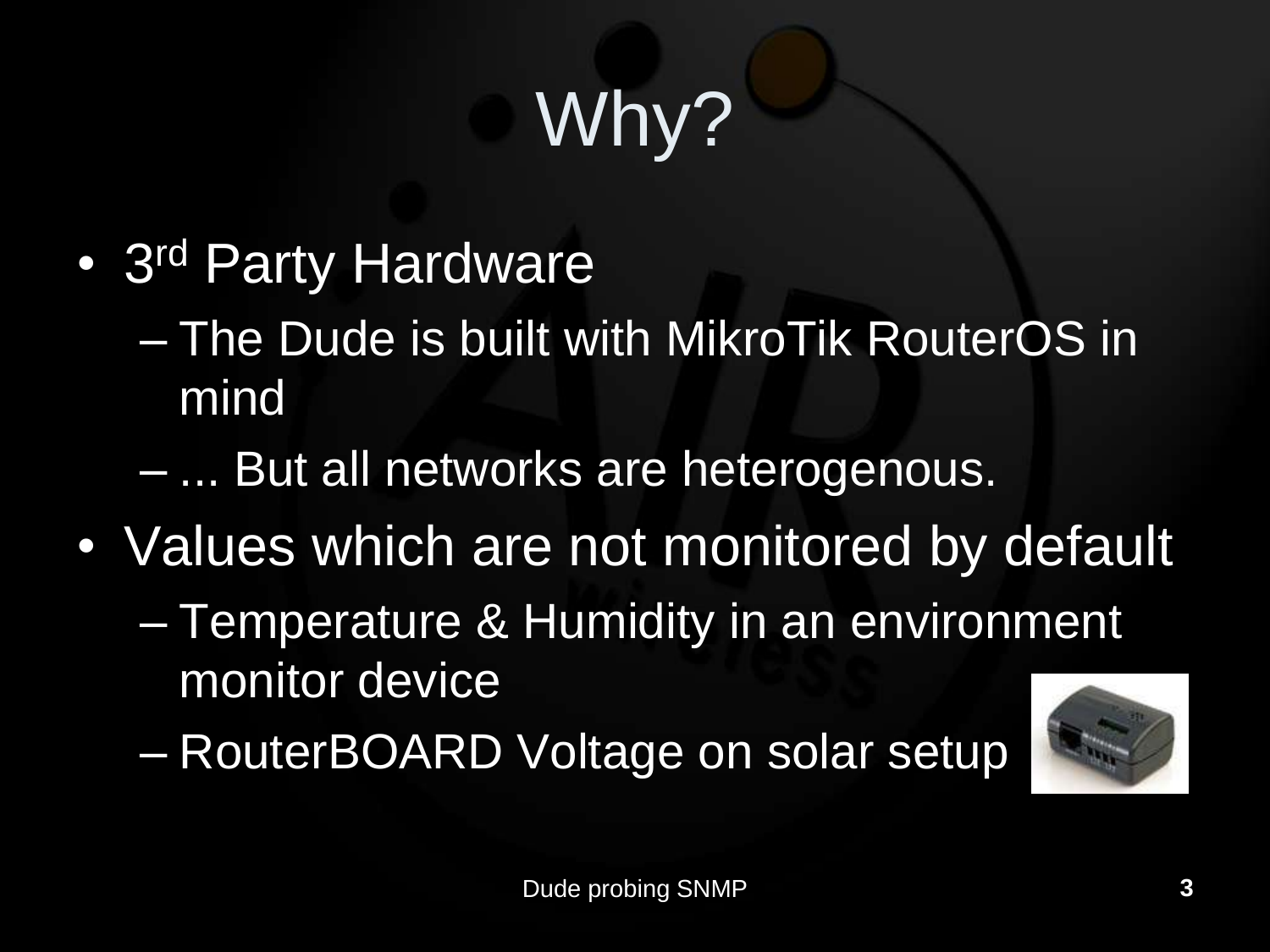### Where?

- Large Conference  $\rightarrow$  quick response
- Large Hotspot > channel assignment
- Hospitality  $\rightarrow$  enable/disable switchports
- Remote PDUs > toggle device power

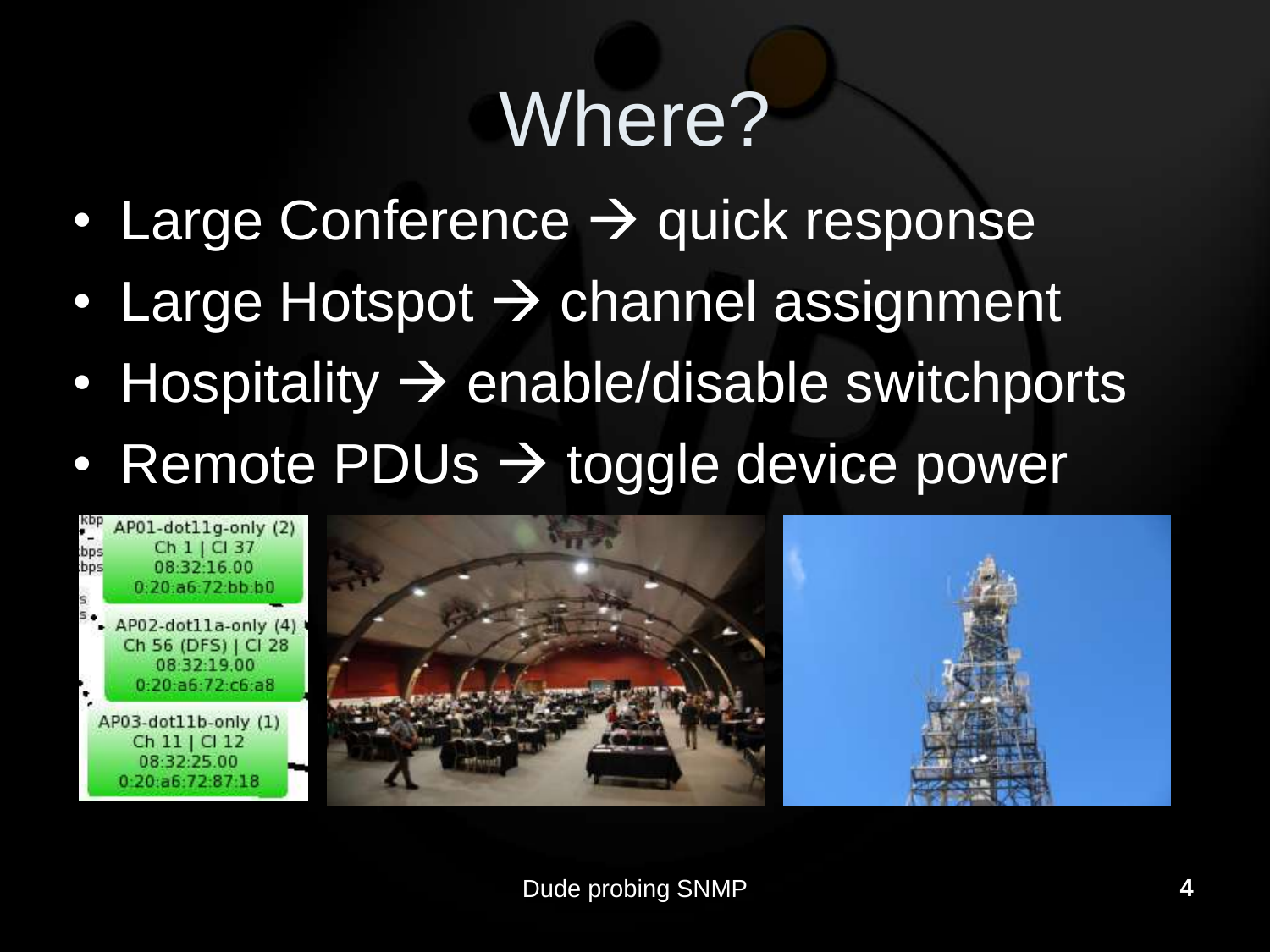#### Overview of Dude

#### • .... Thank you Patrik!!

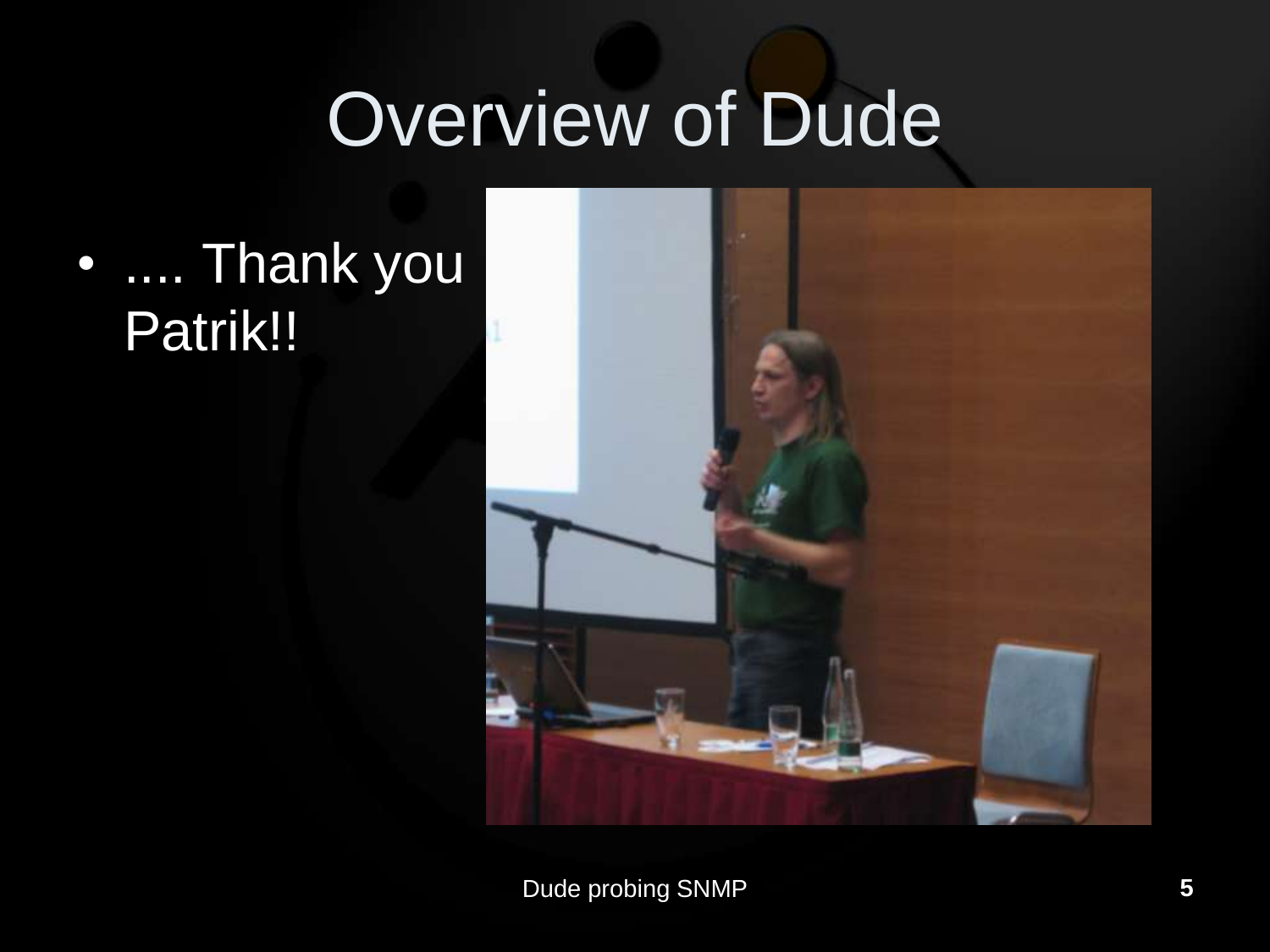#### Dude Features

- Notifications
	- Run on server
		- check platform and permissions!
	- Run on client
- Manual 'Tools' – Run on client only
- SNMP Walk

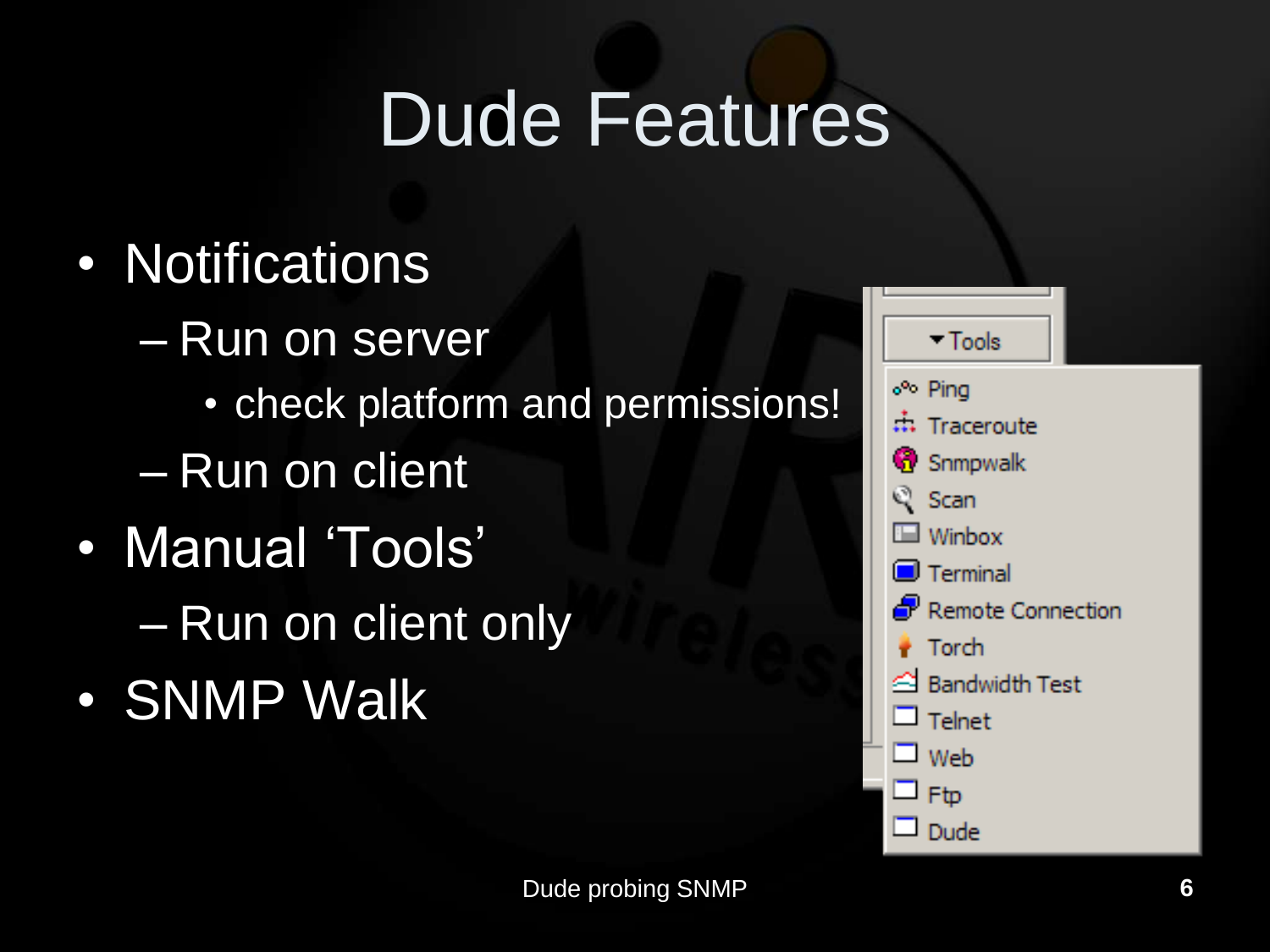## Dude Features

• Custom Probes

- Built In:
	- dns, cpu, disk, memory, virtual memory, ping, ftp, gopher,

| New Probe                             |                                                                                                   |     | ×      |
|---------------------------------------|---------------------------------------------------------------------------------------------------|-----|--------|
| Name: Probe                           |                                                                                                   |     | 0k     |
|                                       | Type: SNMP                                                                                        |     | Cancel |
|                                       | Agent: default                                                                                    | 000 | Apply  |
|                                       | This probe will get single SNMP OIDs value and                                                    |     | Remove |
|                                       | perform specified comparison. Service will be<br>decided as up if valid response for given OID is |     | Copy   |
|                                       | received and result of comparison yields logical true                                             |     | Notes  |
| Snmp Profile: default                 | $\Box$                                                                                            | 000 |        |
| Treat service as available only if up |                                                                                                   |     |        |
| Oid:                                  |                                                                                                   | 000 |        |
| Oid Type:   integer                   |                                                                                                   |     |        |
| Compare Method:  == (equal)           |                                                                                                   |     |        |
| Integer Value: 0                      |                                                                                                   |     |        |
|                                       |                                                                                                   |     |        |
|                                       |                                                                                                   |     |        |
|                                       |                                                                                                   |     |        |

imap4, nntp, ssh, pop3, telnet, sntp....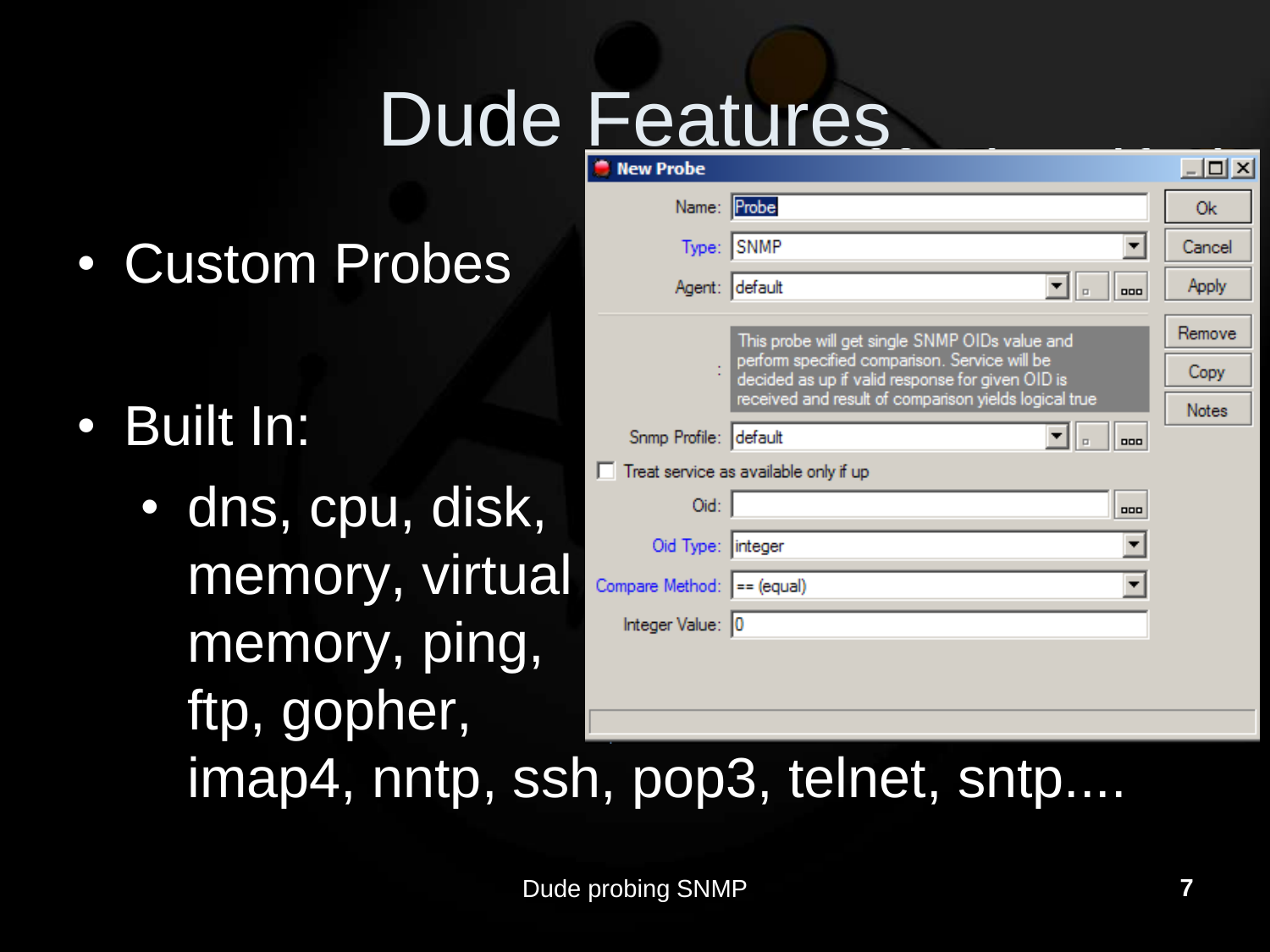## SNMP Overview

#### • What are..

- $-$  OID ( $\rightarrow$  think about IP addresses)
- $-$  MIB ( $\rightarrow$  think about HOSTS file or DNS)
- $-$  SNMP GET vs SET ( $\rightarrow$  think Read vs Write)
- Community Strings
	- Read Only (RO)
	- Read Write (RW)
- SNMP support in The Dude = GET only
- SNMP SET support via Net-SNMP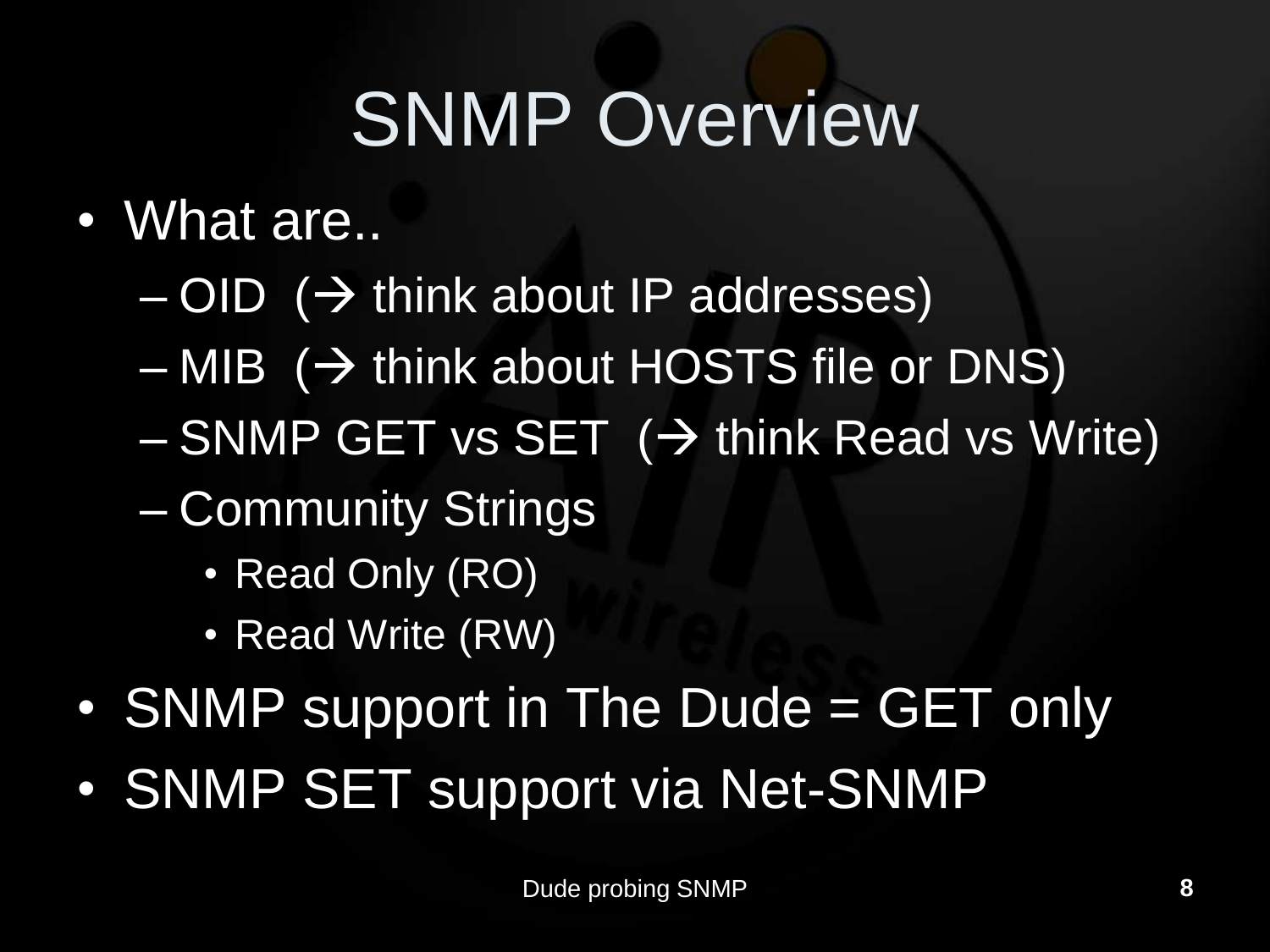# Net-SNMP Suite

- Open source, free to download – <http://www.net-snmp.org/download.html>
- Command line SNMP utilities
- Available for MS Windows, Linux, MacOS
- SNMP **Get** and SNMP **Walk** are built into The Dude, we can ignore those...
- We are interested in SNMP **Set** tool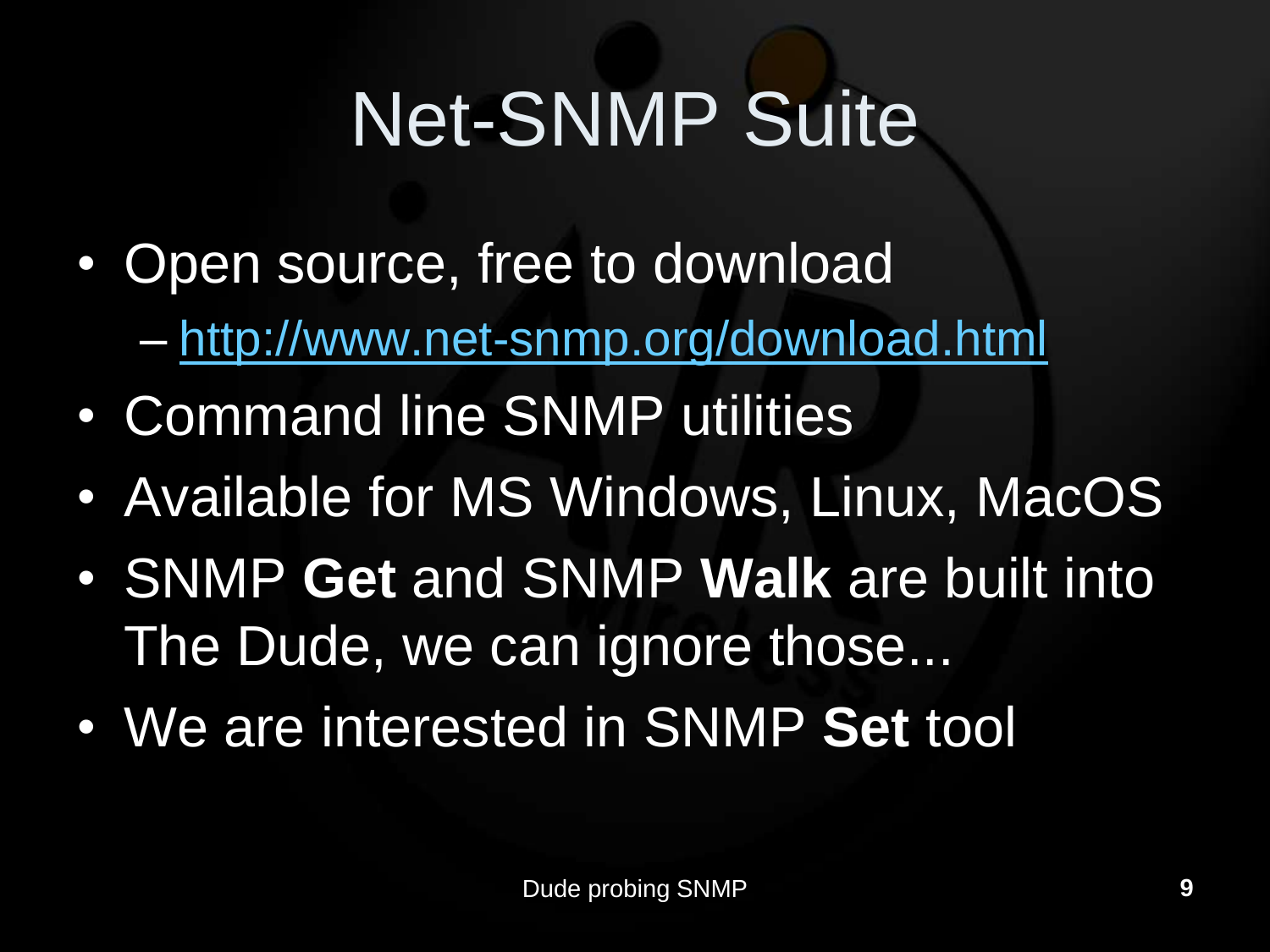- Important bits...
- USAGE: snmpset [OPTIONS] AGENT OID TYPE VALUE [OID TYPE VALUE]...

[OPTIONS]:

- -v 1|2c|3 specifies SNMP version to use
- -c [COMMUNITY] set the community string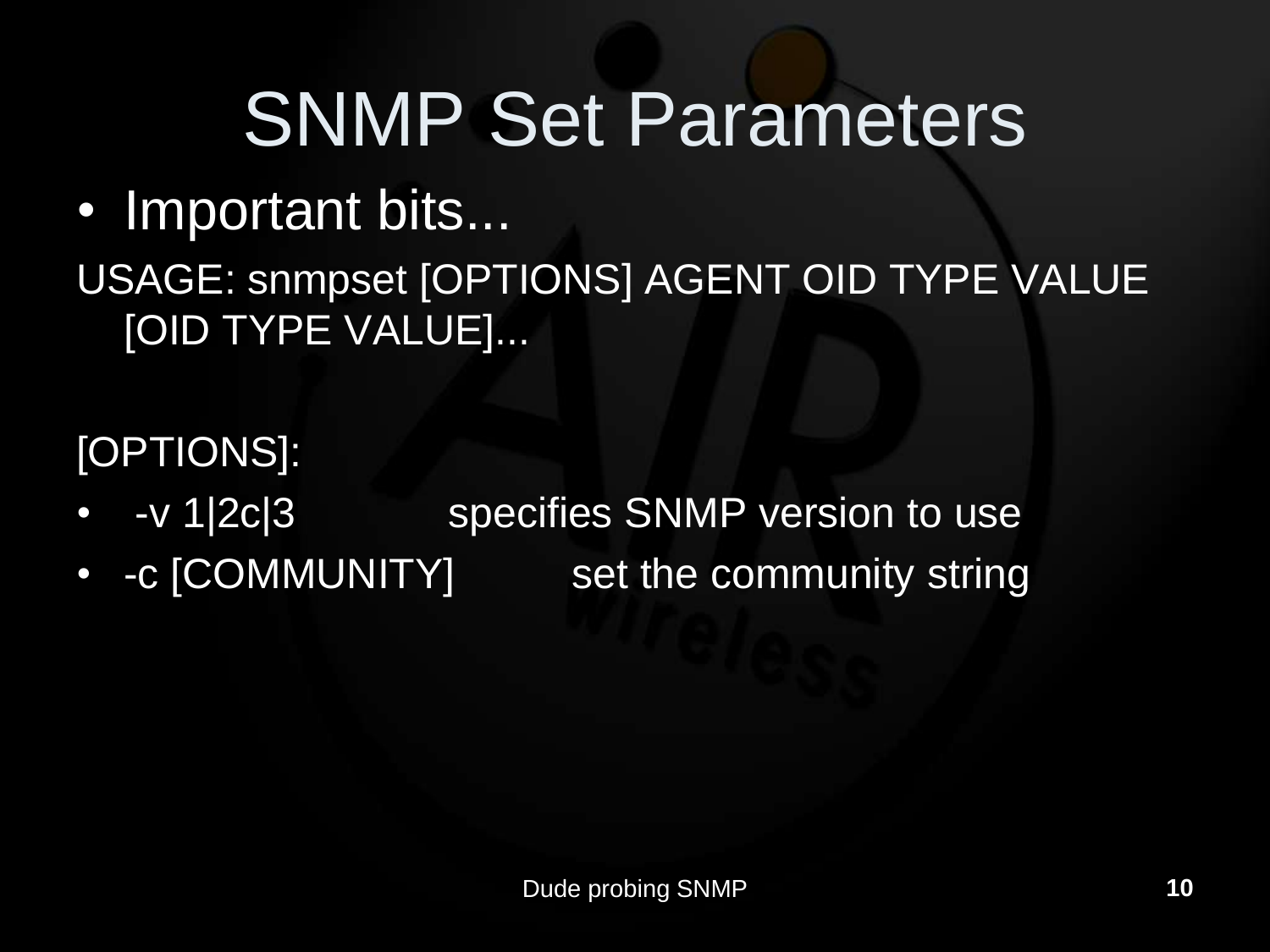• Important bits...

#### USAGE: snmpset [OPTIONS] AGENT OID TYPE VALUE [OID TYPE VALUE]...

AGENT:

• IP address of target device

OID:

• OID string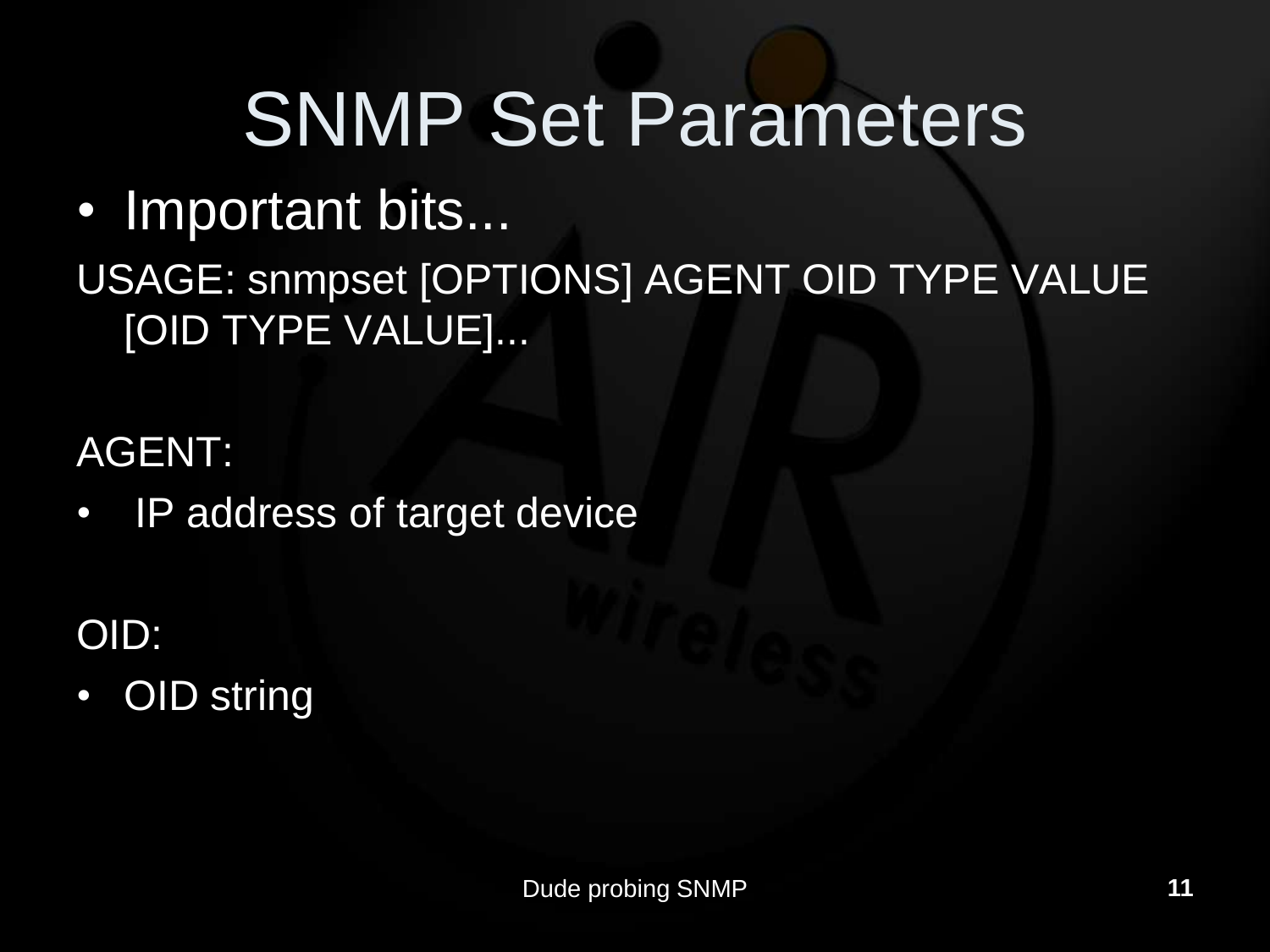- Important bits...
- USAGE: snmpset [OPTIONS] AGENT OID TYPE VALUE [OID TYPE VALUE]...

TYPE:

- **i** INTEGER
- **u** unsigned INTEGER
- **t** TIMETICKS
- **a** IPADDRESS
- **o** OBJID
- **s** String
- **x** HEX String
- **d** DECIMAL STRING
- **b** BITS
- **U** unsigned INT64
- **I** signed INT64
- **F** FLOATing Point Decimal
- **D** DOUBLE Decimal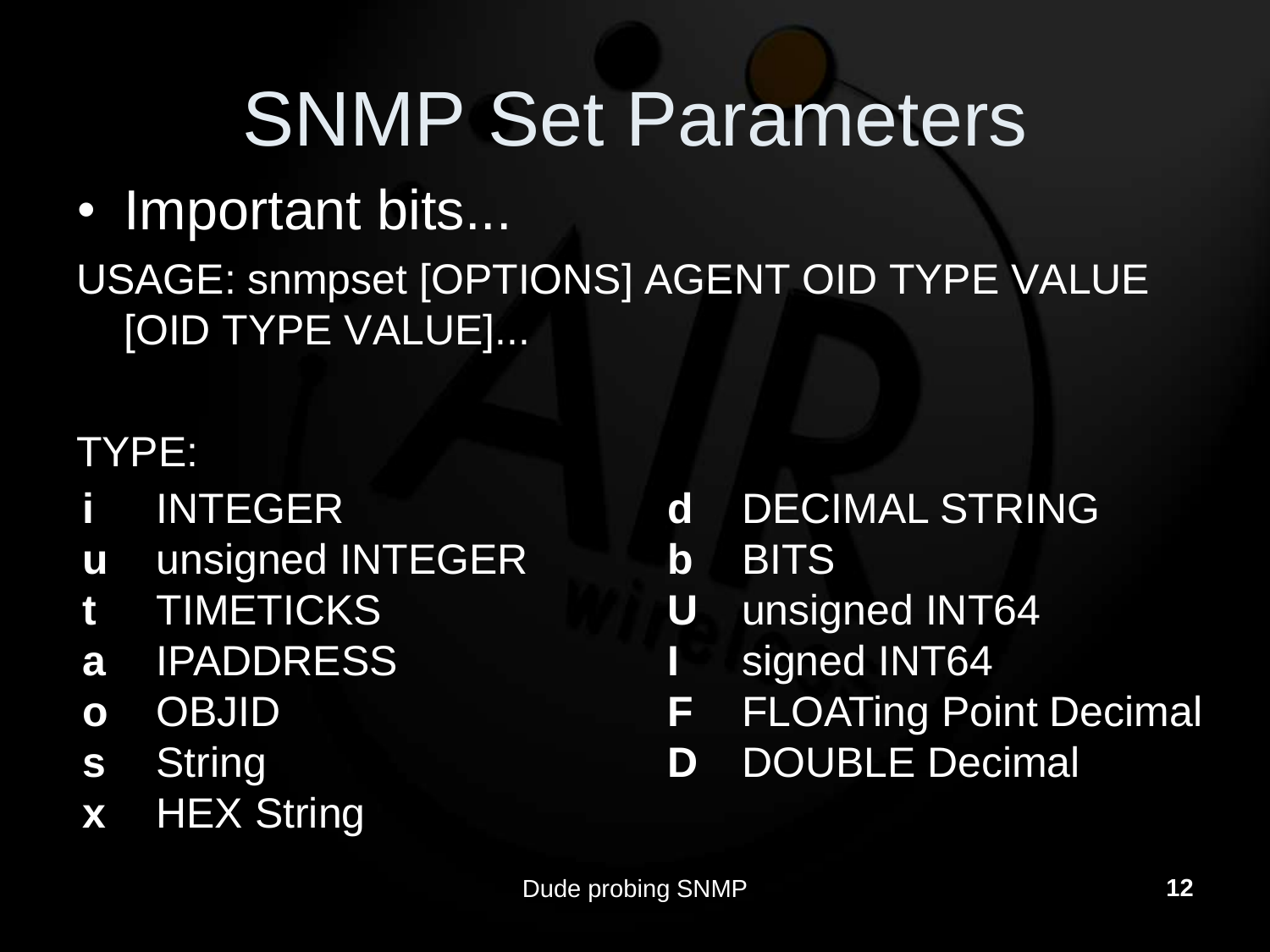• Important bits...

#### USAGE: snmpset [OPTIONS] AGENT OID TYPE VALUE [OID TYPE VALUE]...

VALUE

• Value to set the OID

#### [OID TYPE VALUE]

• Several different OIDs of the same Agent can be set simultaneously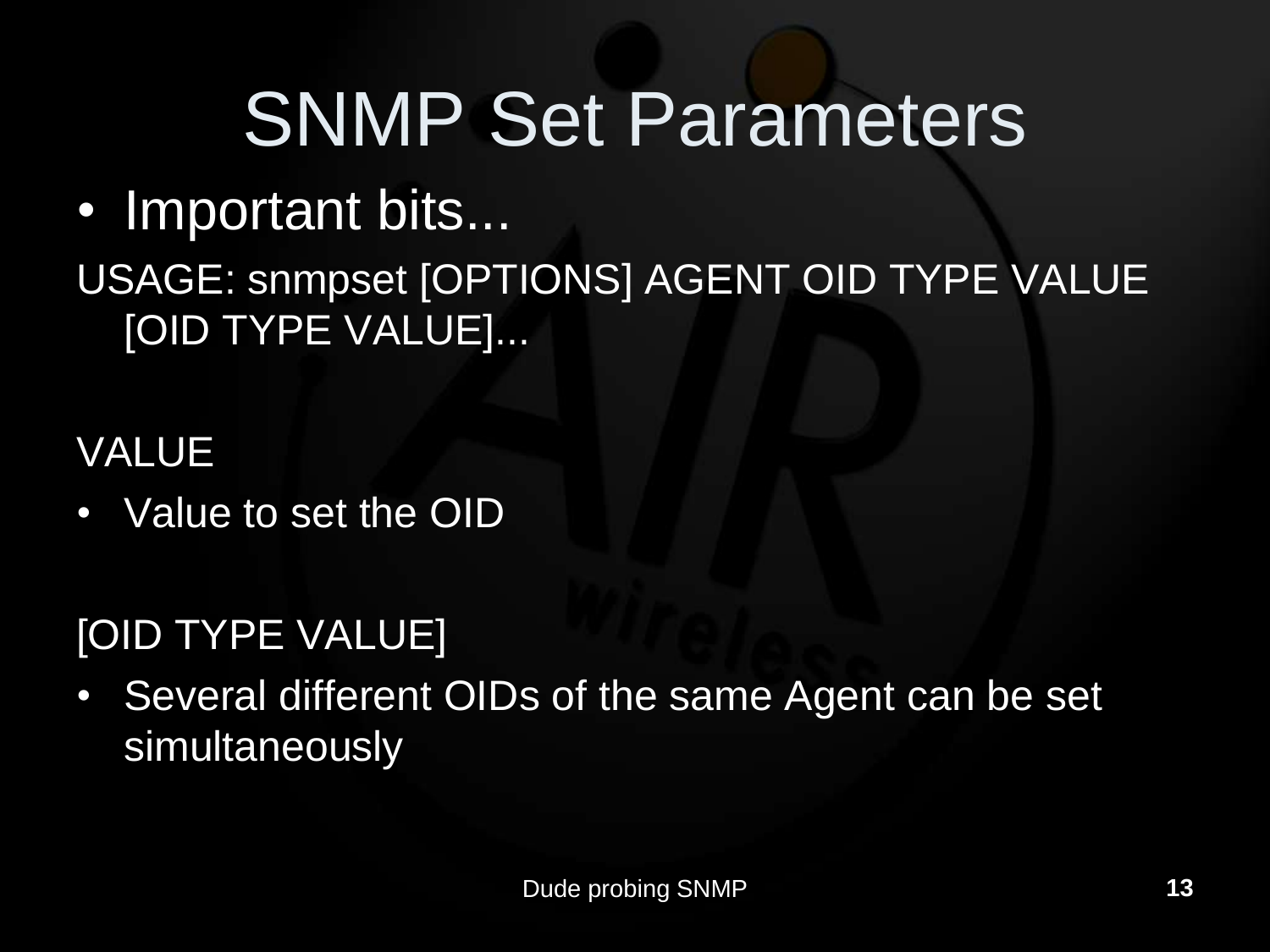# DEMO<sub>1</sub>

- Pop up a notification if HDD is almost full – Using built-in hdd\_usage() function
- Finding OIDs in MikroTik
- Reboot router if CPU usage > 70%

– Must set **/snmp community set <number> write-access=yes** in RouterOS

• Send an E-mail if voltage < 20 Volts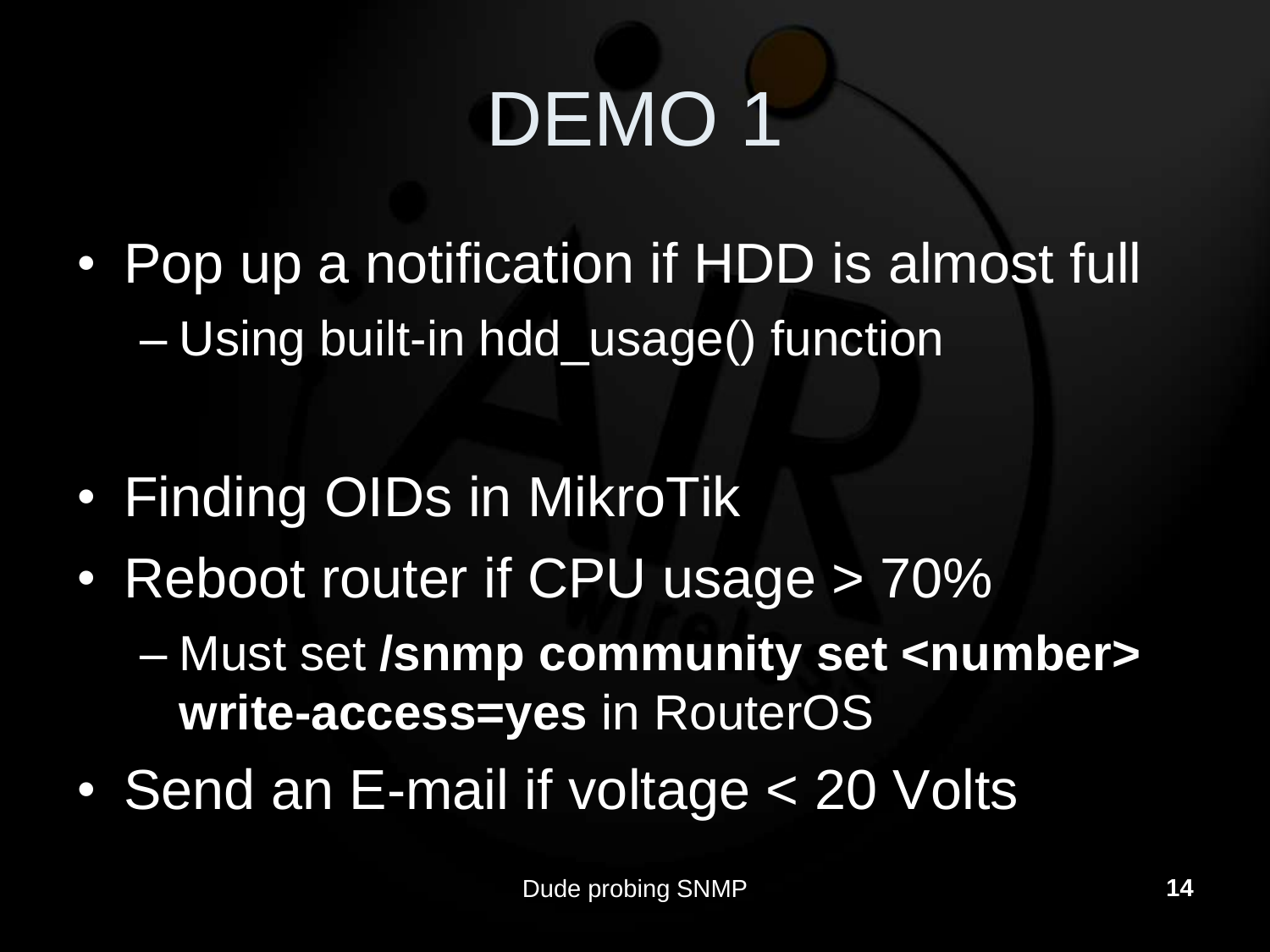# Using SNMP Set

- Get the OID
	- Use The Dude SNMP Walk, RouterOS "OID" command or documentation
- Get the Type
	- Same
- Get the allowed values
	- Use documentation, trial-and-error or common sense!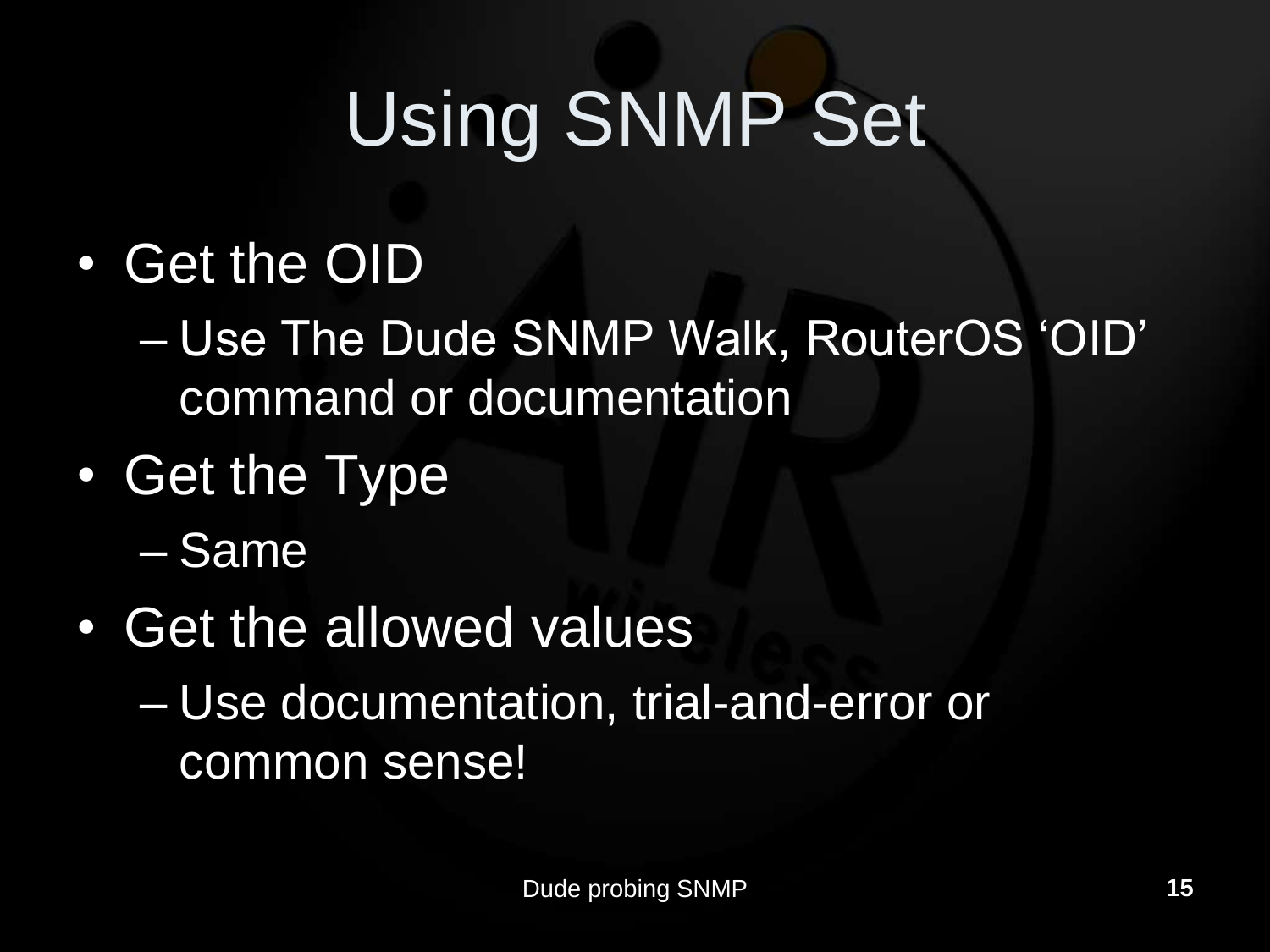## SNMP in RouterOS

• Supports RO configuration via GUI or CLI – Most GUI/CLI values are available via SNMP

- Supports RW configuration via CLI only
	- Reboot
	- System Identity
	- Run Scripts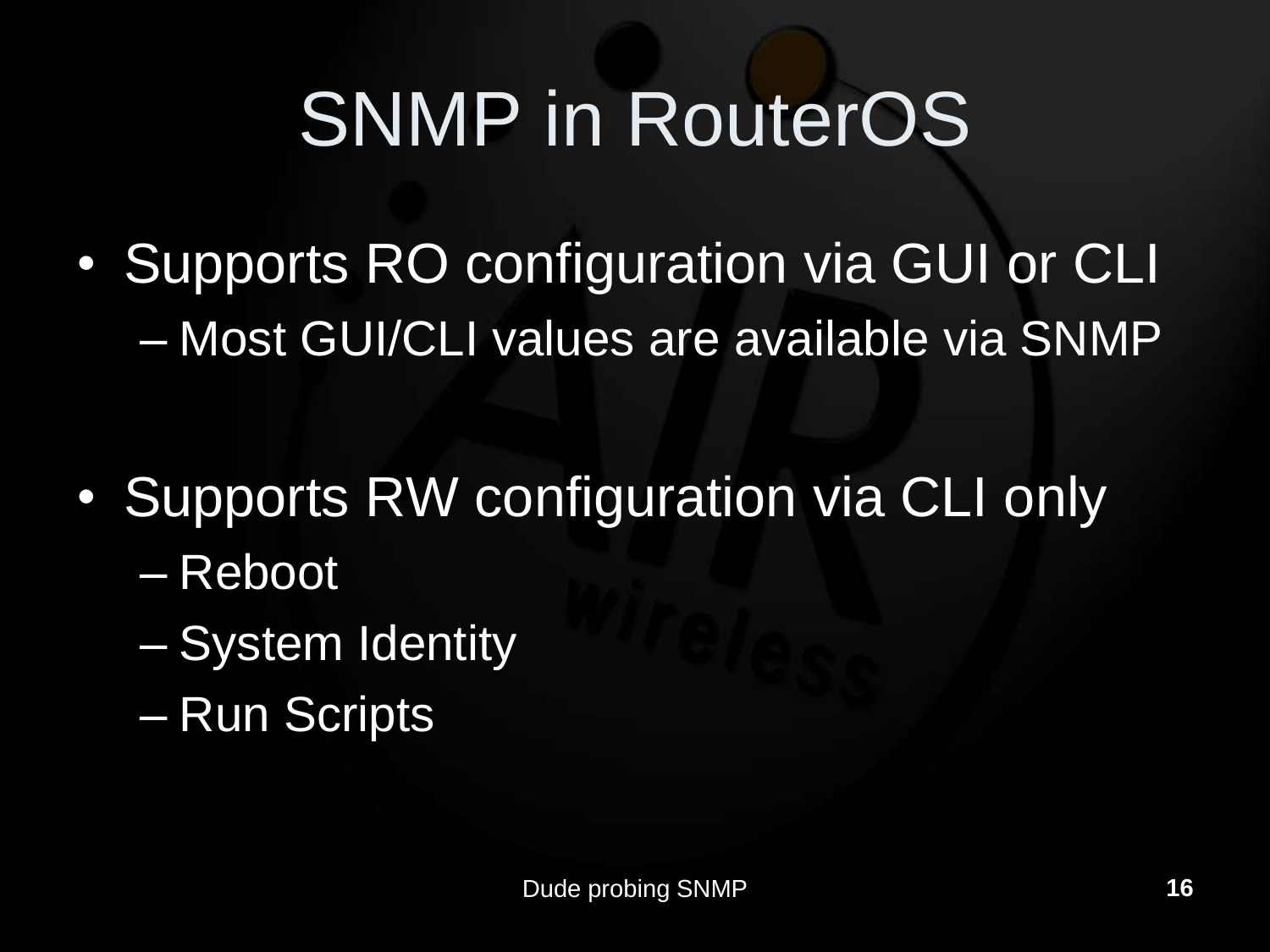# Configuring a Tool

- **Tools** = any executable
- Many parameters available  $\square$  Ftn  $\Box$  Dude – But not SNMP Community.. Specify this in CustomField1
- Runs on Client machine
- Can be configured for particular device types

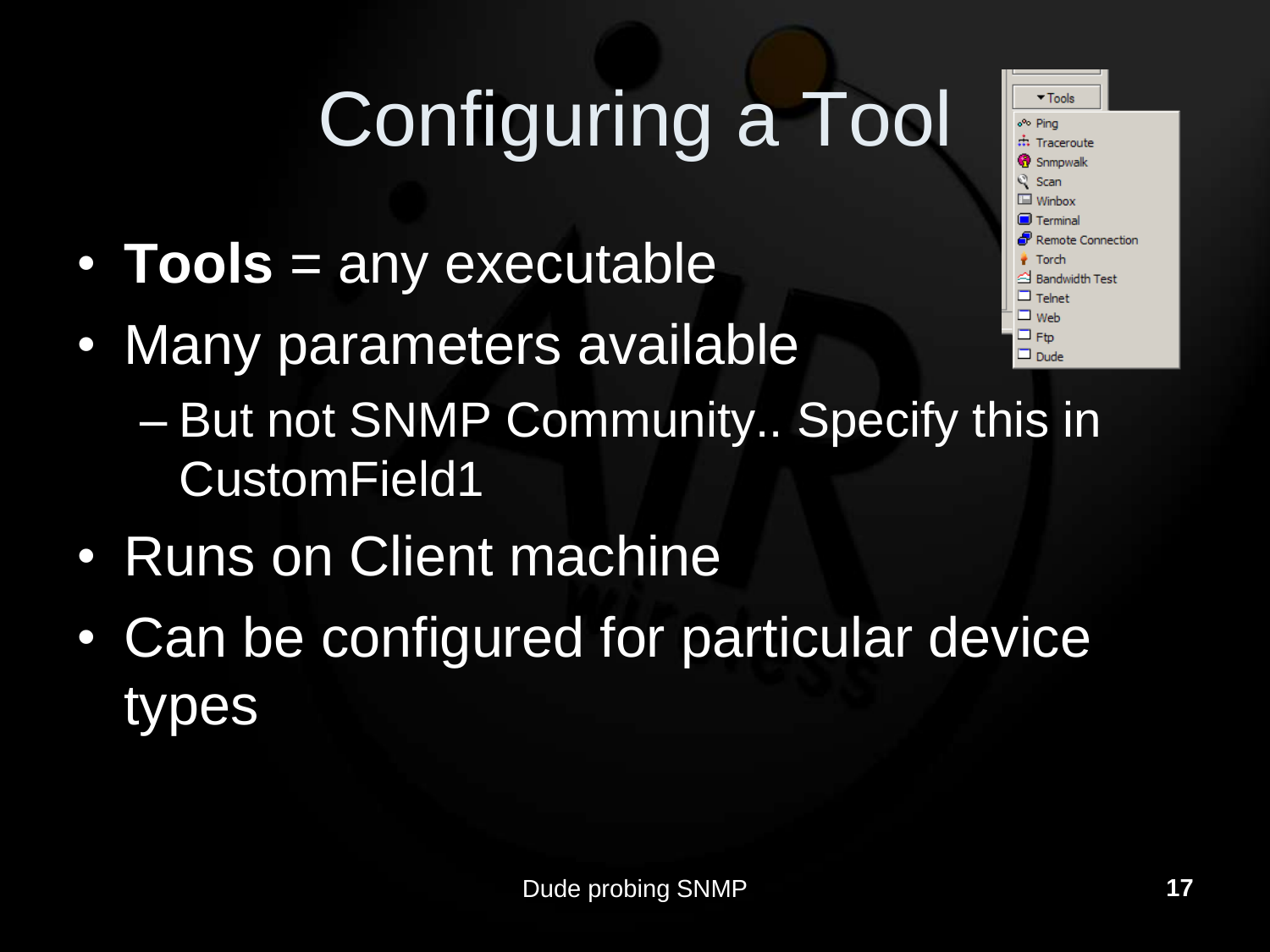# DEMO<sub>2</sub>

• Run a RouterOS script using SNMP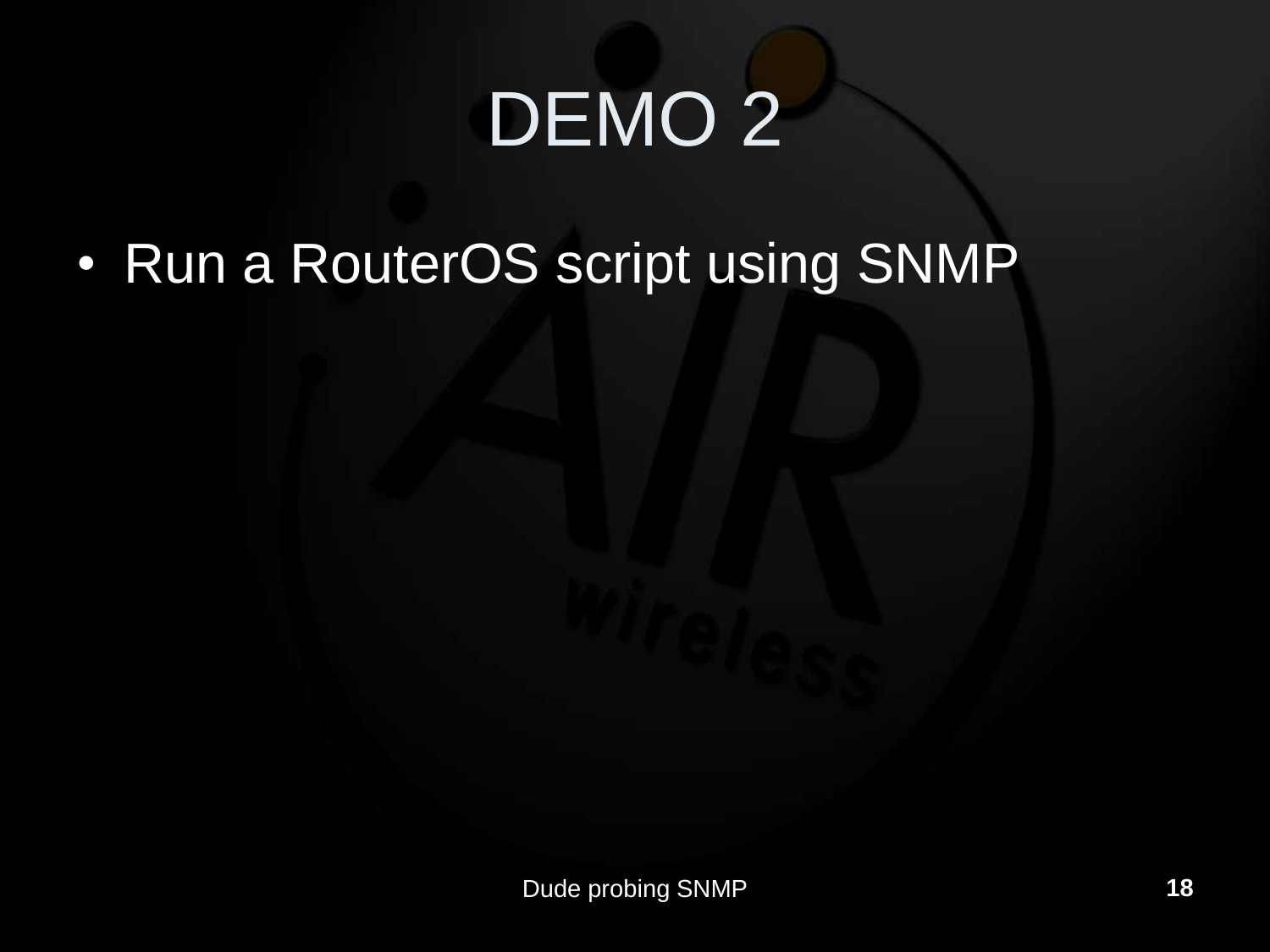# Configuring a Tool - More

- Tools can be extended further by using VBScript (or similar)
- Examples:
	- Prompt for Frequency
	- Use a confirmation dialog box
		- "Are You Sure?"  $\rightarrow$  OK/Cancel
	- Avoid storing RW passwords in The Dude
		- Store RO passwd and enter RW passwd manually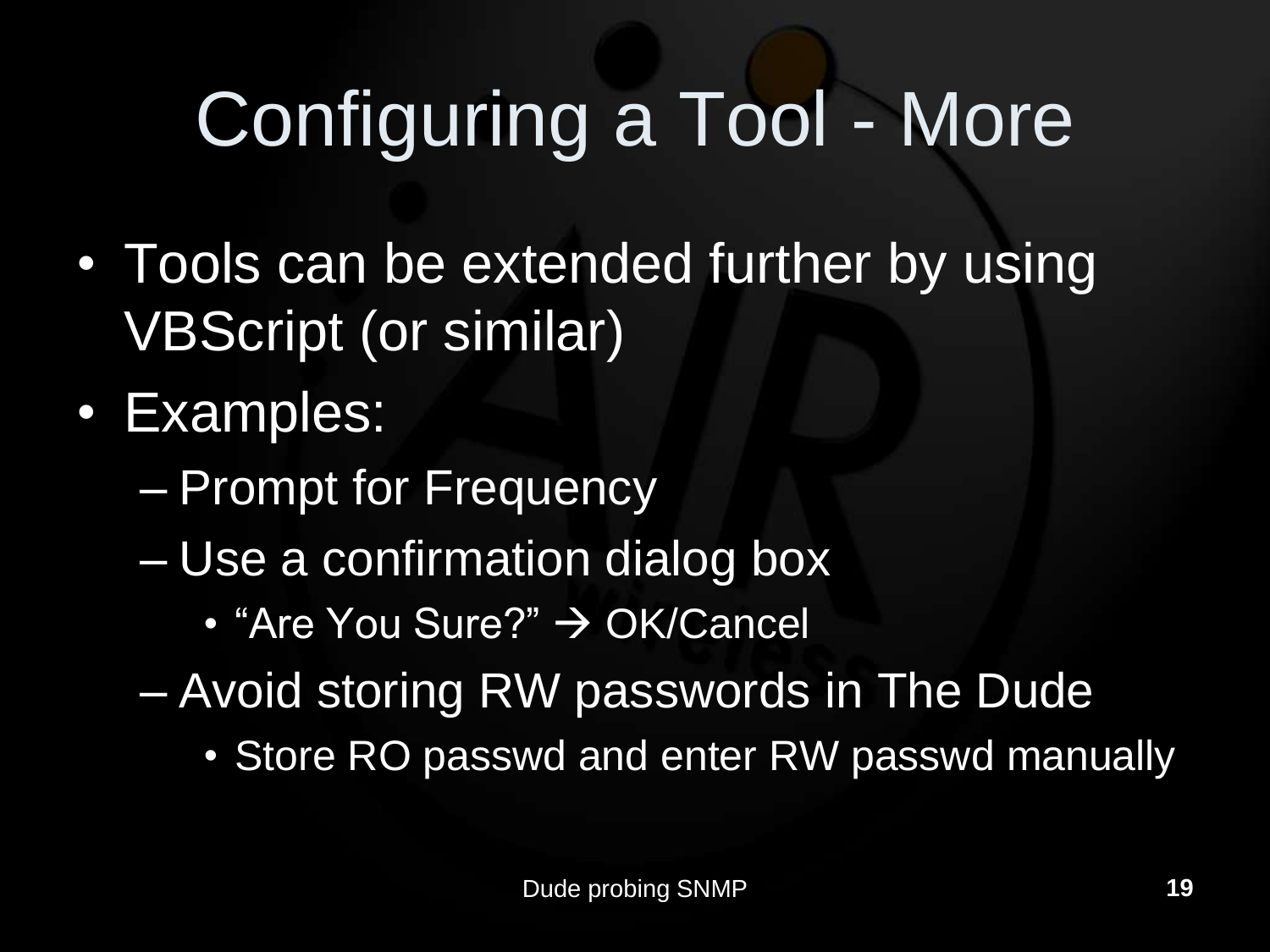# **Summary**

- The Dude will not just *report* anymore, but it can *take action* on its own
- The Dude can be used to do repetitive tasks on on MikroTik and 3rd party devices **quickly** and **very easily**
- MikroTik RouterOS scripts can be run anytime without touching WinBox or Telnet